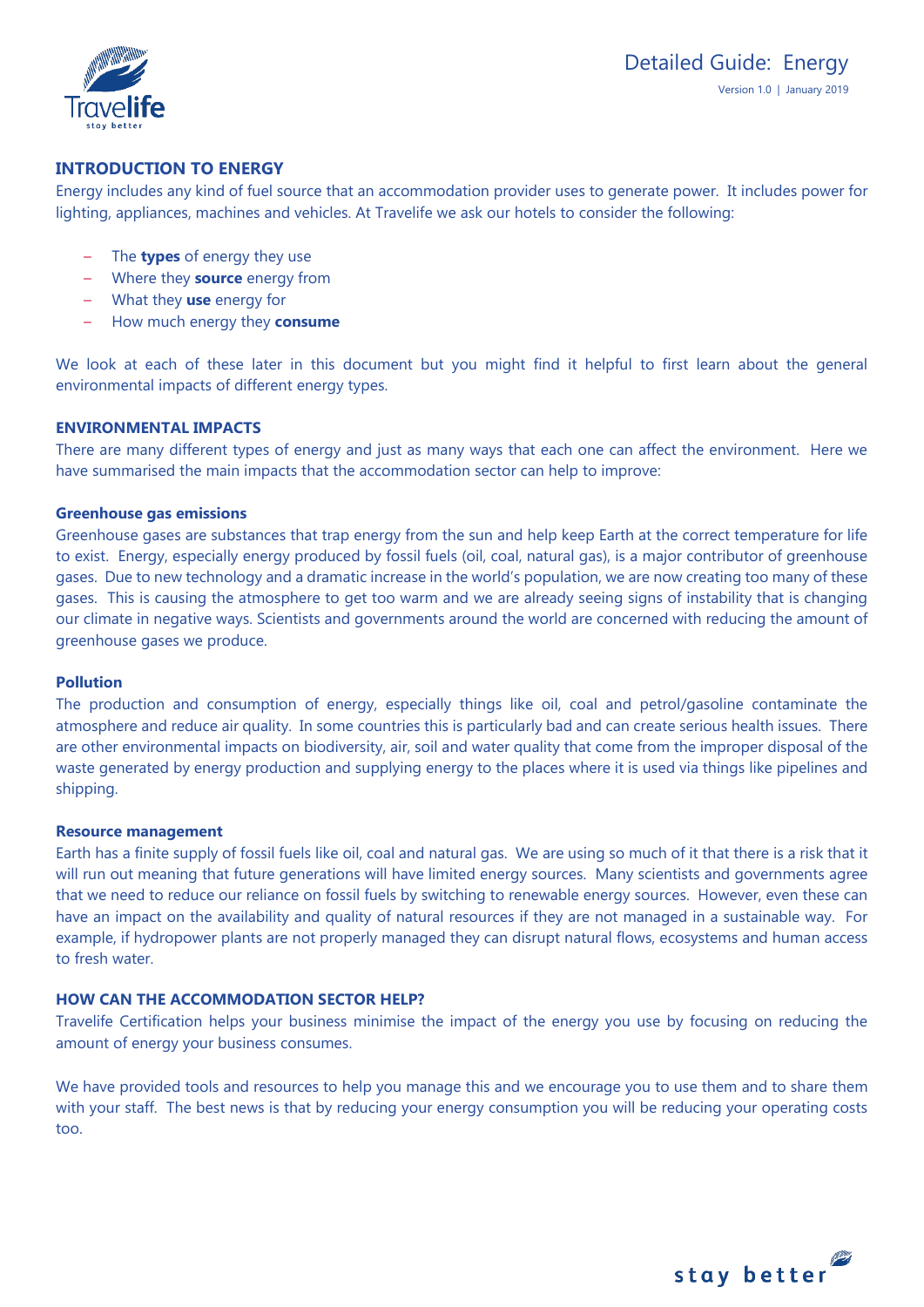# **YOUR ENERGY TYPES AND SOURCES**

Travelife expects Certified Members to identify all of the types of energy they use and where each type is sourced. This helps you decide where you can make improvements to your energy consumption. To begin you will need to understand some of the more common terms used that we have outlined below. We have produced a much larger list at the end of this document that explains all of the common terms that we use as well as the different energy types and sources that accommodation providers might work with.

**Energy type or fuel type:** What kind of energy it is. Here are some of the more common types of energy used by accommodation providers:

Electricity | Natural gas | Diesel | LPG (propane, butane) | Kerosene | Petroleum/gasoline | Wood | Coal

**Energy source or fuel source:** Where you get the energy. Here are some of the more common types of energy sources used by accommodation providers:

| <b>Energy Type</b><br>Mains electricity | <b>Common Sources</b><br>External private or public supplier       |
|-----------------------------------------|--------------------------------------------------------------------|
|                                         | Solar panels installed at the property                             |
| Mains gas (natural gas)                 | External private or public supplier                                |
| <b>Diesel</b>                           | Delivered by an external supplier                                  |
| Oil                                     | Purchased from a local fuelling station                            |
| Petrol/gasoline                         |                                                                    |
| LPG/autogas for vehicles                |                                                                    |
| <b>LPG</b>                              | Delivered by an external supplier                                  |
| <b>Butane</b>                           | Purchased from a fuelling station                                  |
| Propane                                 | Purchased from a wholesaler, supermarket or other type of retailer |
| Kerosene                                |                                                                    |
| Coal                                    |                                                                    |
| Wood (including charcoal)               | Delivered by an external supplier                                  |
|                                         | Purchased from a wholesaler or retailer                            |
|                                         | Foraged/collected from your property                               |

#### **Sources used by your external suppliers**

The source of energy that your supplier uses to generate electricity can significantly change your environmental impact. For example, a supplier that generates electricity from coal is going to result in you having significantly higher greenhouse gas emissions than one who uses nuclear or hydro energy. In some destinations, suppliers use a combination of energy sources.

We recommend that you find this information and you can usually get it from your supplier, local government or by doing some online research. If you are lucky enough to be in a destination that has a choice of suppliers, we recommend you research these and consider switching to one that uses lower emission sources. If a lower emission supplier is available, then it is recommended that you put plans in place to make that change over the next few years.

#### **MEASURING AND RECORDING YOUR ENERGY CONSUMPTION**

Once you have established all of the fuel types you use and where they come from, you will need to measure your energy consumption. This is the best way to make decisions about how to improve and the only way to measure your progress. All Travelife Certified Members must record their energy consumption in kilowatt-hours. Once you learn how to do this, it is reasonably easy to calculate your greenhouse gas emissions so we have provided guidance below.

#### **Kilowatt (kWh) hours**

Travelife requires that you record how many kilowatt-hours (kWh) you have used for each energy type you consume. You will need to do this on a regular basis and over the same time period, such as once per week or once per month. How often you record this will depend on things like the size of your property, and we know of hotels that take

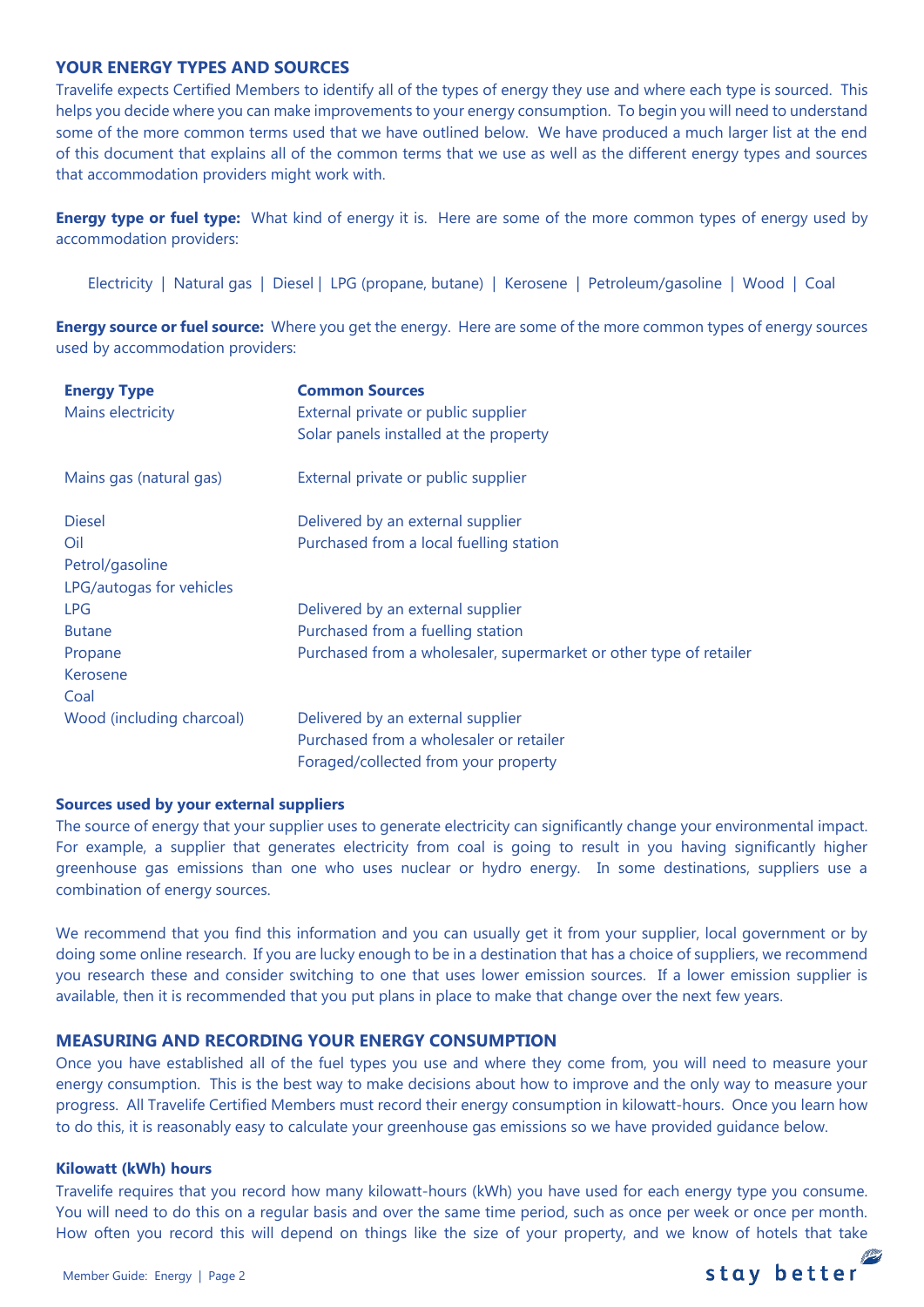measurements daily. However, we recommend that any type of business updates their records at least once per month. Here is a process we recommend you follow and we have assumed that the records are being updated monthly.

- 1. Collect information on your total actual guest nights for the whole month.
- 2. Collect information on how much energy you have used from each energy type during the same time period.
	- a. Mains electricity will be in kWh and taken directly from your meter or your electricity bill.
	- b. Natural gas is usually in kWh but could be in cubic metres (m3) or cubic feet (f3). Readings can come directly from your meter or your gas bill.
	- c. You can use purchase records, manually updated records or counts of empty containers to get accurate estimates of your consumption of other fuel types. For example, vehicle mileage records compared to average litres or gallons consumed per mile, how many propane tanks were replaced or how many bags of coal were used. For example, if your stores had 10 x 6kg bottles of propane on  $30<sup>th</sup>$  June and there are only four left on  $31<sup>st</sup>$  July, then you consumed 6 x 6kg bottles of propane, meaning that your total propane consumption in July was 36kg.
- 3. Convert the energy consumed into kWh using a reliable conversion number for each fuel type. You can get these from your suppliers or online. If that is not possible then you can use conversion numbers provided by Travelife for the most common energy types. You can view them in the Member Zone and note that you will need to first convert any non-metric measurements to the metric equivalent. For example, cubic feet to cubic metres.
- 4. Create a document where you can record all of this information and update it each month so you can track your performance. You will find a template with some examples in the Member Zone.
- 5. In this document you must record the total kWh for each energy source in the month.
- 6. Add up the kWh of each energy source to get the total energy consumption for the month.
- 7. Divide your total energy consumption by your total actual guest nights. This is your average kWh per guest night figure and you should be setting targets to reduce that number.

# **Guest night calculation example**

ABC Hotel had 7,200 actual guest nights in July 2019 and their total energy consumption for the month was 80,000 kWh. ABC Hotel should use this calculation to establish their average energy consumption per guest night:

Total energy consumption of 80,000 kWh ÷ 7,200 guest nights = 11.11 kwh per guest night in July 2019.

# **Converting energy consumption to carbon dioxide equivalent emissions (CO2e)**

'Carbon dioxide equivalent emissions' is the scientifically correct way to refer to a measurement that compares the different greenhouse gases that contribute to the warming of our atmosphere. To make things a bit easier to understand we normally shorten this to 'carbon emissions' or 'CO<sub>2</sub>e'.

This is not currently a Travelife requirement but we recommend that you get used to converting your total kWh to  $CO<sub>2</sub>e$ . Not only is this an easier measurement for guests and staff to recognise due to extensive use of the term 'carbon emissions', but it is likely that Travelife will add this as a requirement over the next few years so it would be a good idea to get used to it!

The  $CO<sub>2</sub>e$  produced from a mains supply can vary a lot by region and supplier so it is very important that you use a reliable unit conversion number. For example, if your supplier primarily uses coal to produce energy then the emissions will be a lot higher than a supplier who primarily uses hydropower. You have three options for finding an accurate conversion number:

Ask your energy supplier for the conversion rate.

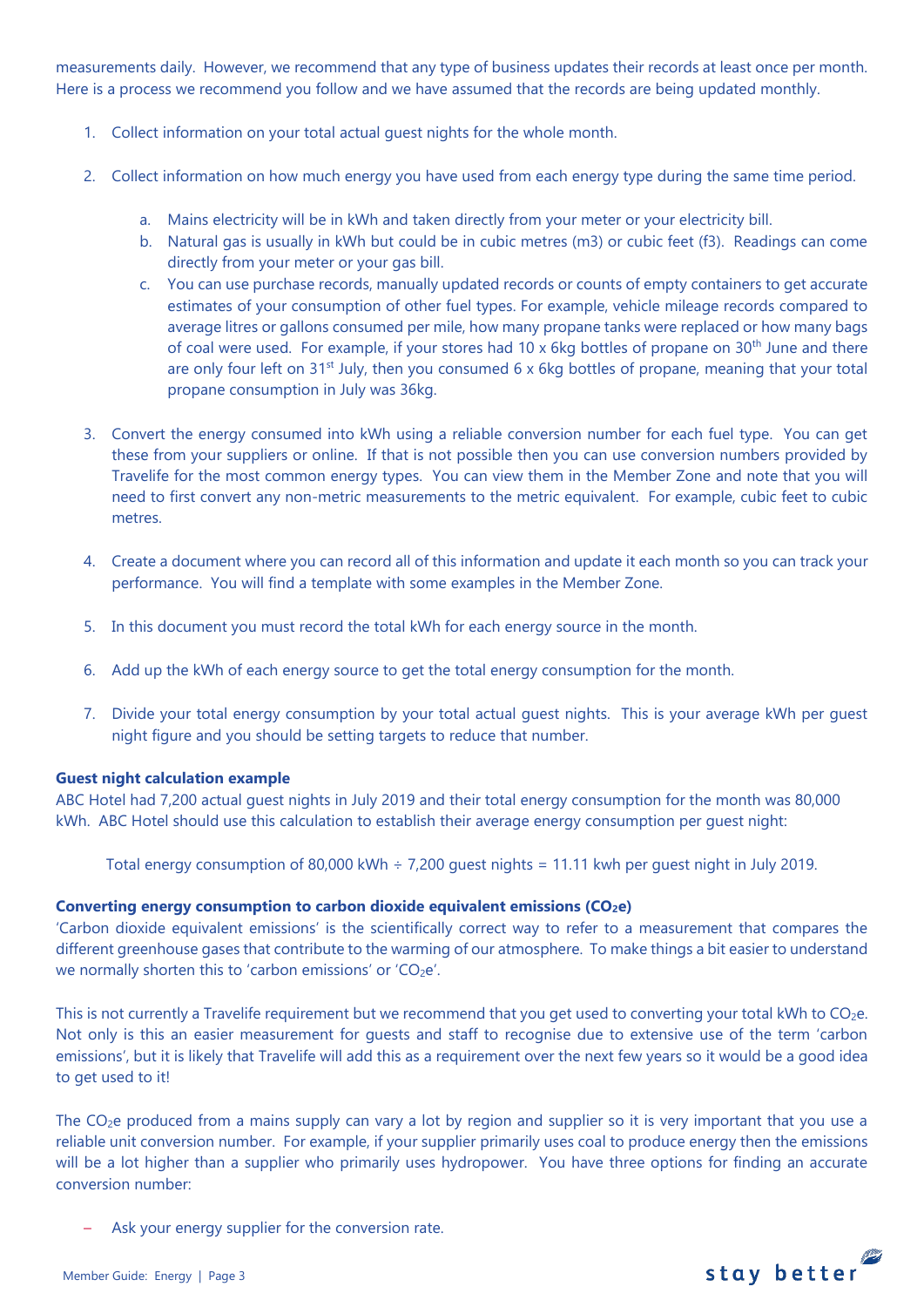- Use a reputable online CO<sub>2</sub>e calculator that is specific to your country or region. These are often provided by national or local government, industry groups (such as an energy association) or environmental organisations.
- Look online for a conversion rate that is specific to the energy sources in your country or region.

For all other energy types/sources, such as diesel, LPG and petrol/gasoline, you can try the same options that are listed above but it is acceptable to use a more general number from outside your destination that can be found in numerous places online. Travelife has produced a table giving CO<sub>2</sub>e conversion numbers from a UK government source that you can use. You can find our conversion numbers in the Member Zone.

We have also added a place to record  $CO<sub>2</sub>e$  on our energy use template along with instructions on how to make the calculation. You can view this template in the Member Zone.

#### **How to convert energy used to CO2e**

- 1. Take the total amount of energy from a certain energy type in a month. E.g. You used two litres of diesel in April.
- 2. Find the right  $CO<sub>2</sub>e$  conversion factor (in this case 2.68779).
- 3. Multiply the amount of energy used by the conversion factor. E.g. 2 litres of diesel x 2.68779 = 5.37558 kgCO<sub>2</sub>e.
- 4. That means that 5.37 kg of greenhouse gas emissions was produced by your diesel consumption in April.

**Example calculation:** 2I (of diesel) 
$$
x \cdot 2.68779 = 5.37558 \, \text{kgCO}_2\text{e}
$$

Once you have calculated the emissions from all of your energy types, you can add them up to get your total greenhouse gas emissions from energy. You can then add your energy and waste emissions to get an overall total.

# **SETTING TARGETS AND GOALS**

Once you have records of how much energy you are consuming, you should set targets and goals to reduce your consumption.

**Targets** are usually numbers and they will need to be measured against a starting point and have a measurable deadline. Ideally, you should have at least one short-term and one long-term target. Here are some examples:

Reduce your average energy consumption from 30 kWh per guest night to 24 kWh per guest night by the end of 2020.

Reduce your greenhouse gas emissions by 50% by the end of 2030.

**Goals** can still include numbers, but they are usually about projects or actions. You still need to know your starting point, have a deadline and be specific so it is easy to see if you succeeded. You should also include a mixture of short and long-term plans. Here are some examples:

Replace all fluorescent light bulbs with LED bulbs by the end of 2019. Have 80% of our energy come from renewable sources by 2030.

Your targets and goals should be:

- **Specific** and easy for anybody to understand.
- **Easy to measure** so that you can clearly see if they have been achieved.
- **Relevant and achievable**. For example, there is no point in setting a goal that you cannot afford to implement or spending time on an area where you cannot have a lot of impact.
- **Have a deadline**. This will help keep everyone on track.

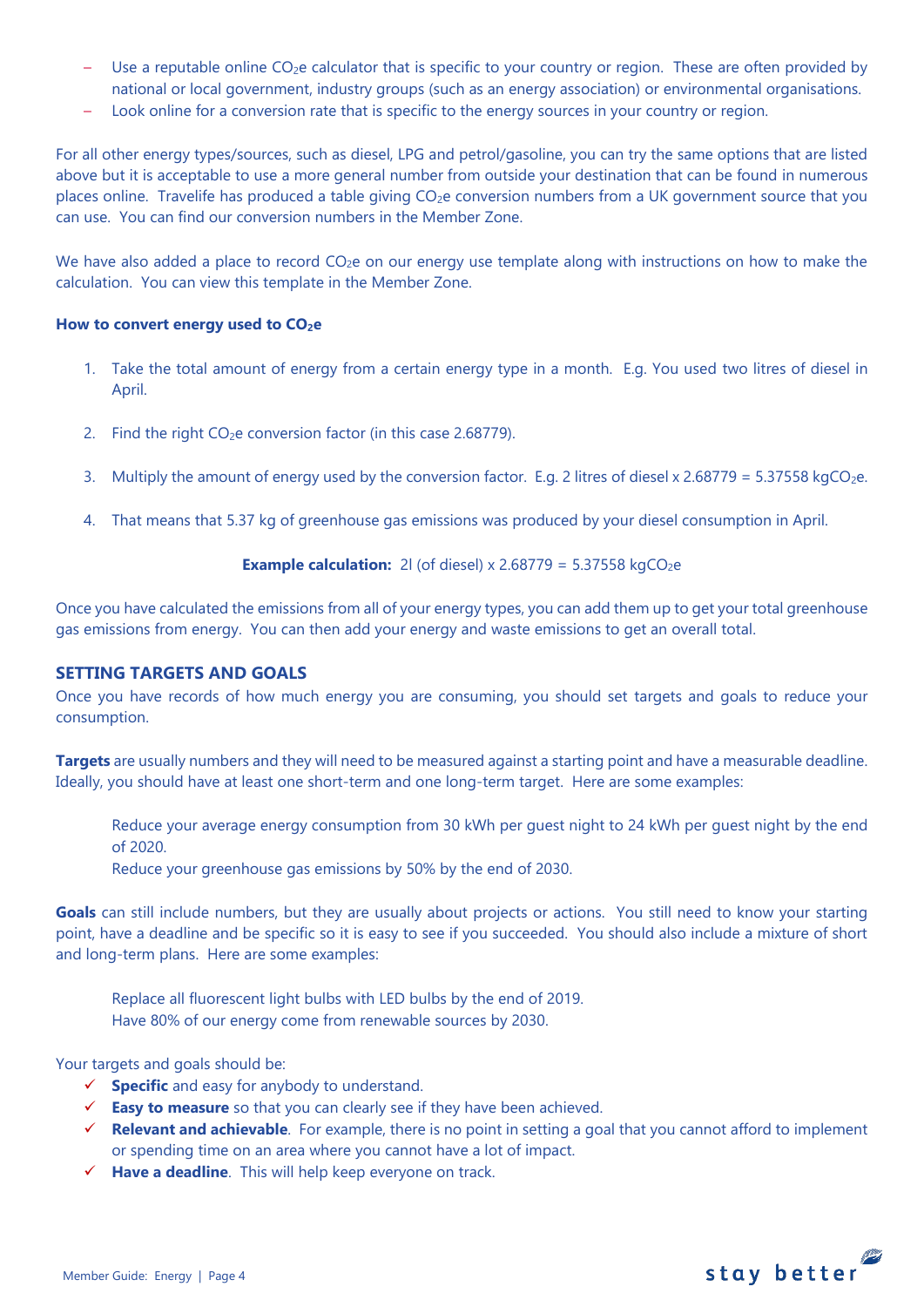# **MAKE IMPROVEMENTS**

The two main things that you can do to reduce your operating costs and greenhouse gas emissions from energy are:

- 1. Reduce your energy consumption
- 2. Switch to renewable energy sources

The first is easy to get started with and there are many things you can do that are no or low cost, yet very effective. The second might be more challenging depending on your circumstances, but is still achievable for most businesses. We have provided some ideas below to get you started.

# **QUICK FIXES**

These are all either low cost, no cost or low effort.

# **General lighting**

- LED lights are always more efficient and better for the environment than halogen or fluorescent bulbs. As you replace light bulbs, source only LED options.
- Using different types and makes of lighting on the same circuit reduces efficiency and the life span of bulbs, so always use the same brand and technology on one circuit. Even using LED bulbs from different manufacturers can interfere with lighting efficiency.
- If you have vending machines, you might find they have unnecessary lights that can be turned off or removed. Depending on what model your machines are, these can draw a lot of power and emit heat that causes any refrigeration unit to work harder in order to keep food and drinks cool.

#### **General temperature control**

- Check your hot water temperatures to ensure they are at the correct setting for health and safety (e.g. prevention of legionnaires disease) yet not hotter than necessary.
- The majority of people find a room temperature of 20 degrees to be comfortable but this can vary by a few degrees depending on climate. Make sure that thermostats in central areas are set correctly and take measures to ensure doors and windows are kept closed to maintain the right temperature. Ask housekeeping to check this is the setting in guest rooms and consider putting a notice next to the control unit letting guests know that this is the most comfortable temperature.

#### **Equipment maintenance**

- Ensure that external air conditioning units and solar panels are regularly cleaned so that they are running efficiently. In big cities, dry climates or places that are especially dusty or sandy, you should be doing this often. Think about how quickly a car in your destination gets dirty and dusty. This gives you an indication of how quickly your external units and solar panels will be becoming less efficient and how often they will need cleaning.
- Add a regular check of solar panels for leaks to your maintenance schedule. They are often overlooked due to rooftop locations and can quickly become inefficient if not properly maintained.
- Ensure all equipment and machinery (fridges, air-conditioning units, lawn mowers, vacuum cleaners and so on) is regularly and properly serviced to ensure they are running optimally.



**Audit Story** A Travelife auditor once visited the roof of a large hotel to check the solar panels. Four out of 12 were not working. The general manager later discovered that they had been broken for six months but nobody had been on the roof during that whole time to check them. This had a serious impact on their energy bills that could have easily been avoided.

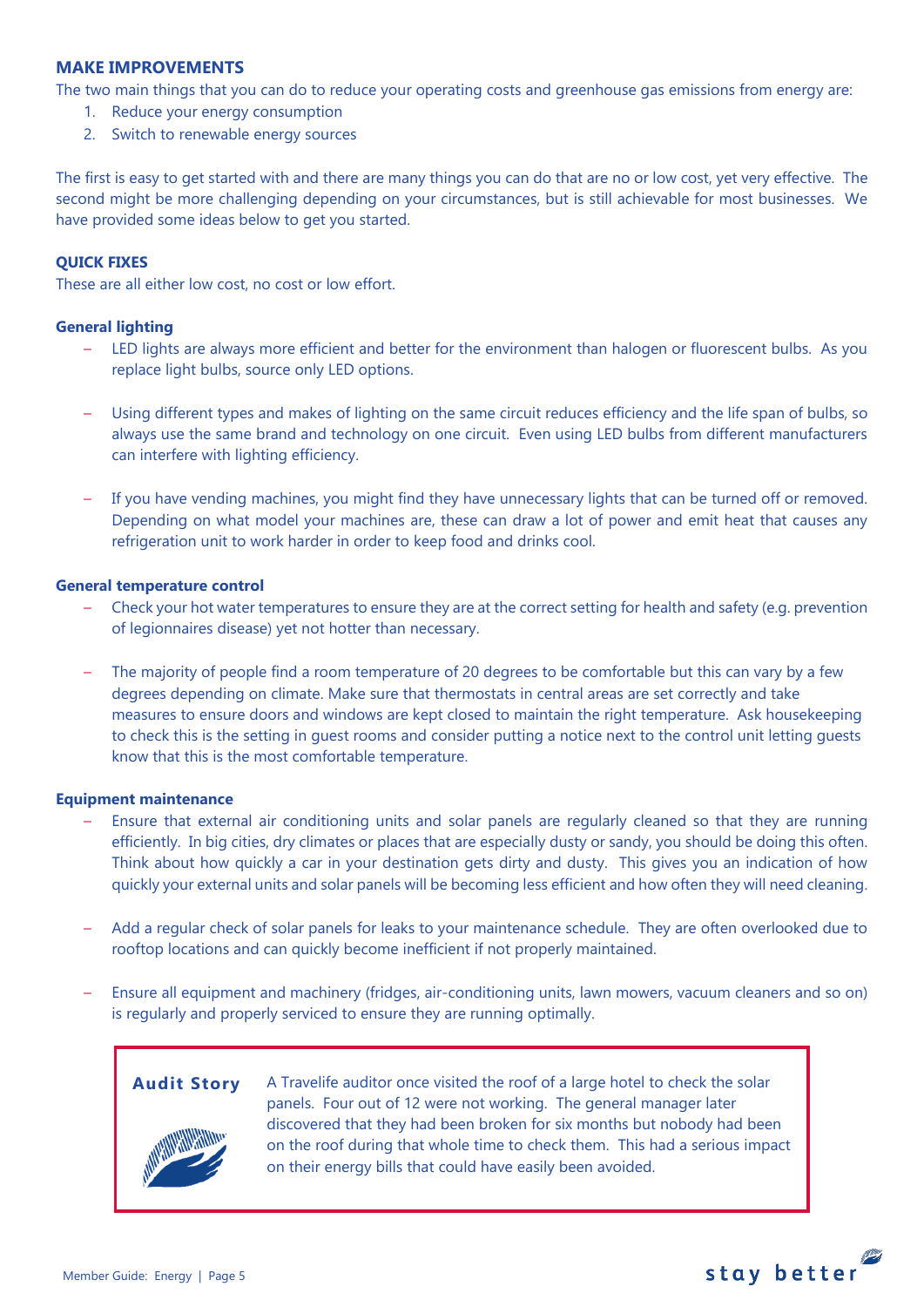# **Using equipment efficiently**

- Walk through your entire property (including outdoor areas and a selection of guest rooms) and assess all of your lighting and equipment to see if it is needed, if it is needed during the day or during all seasons, if there is a better way to switch it off when not in use and if you can replace it with a more efficient option.
- Shut down computers when they are not in use. Older models in particular use a lot of energy so should be replaced with newer ones whenever possible, in the meantime you can help older ones run more efficiently by gently vacuuming the fan vents to remove dust build-up that causes the internal fans to run more than necessary.
- Train your staff to use equipment in the most efficient way possible. Consider things like the optimal load in a washing machine, the correct heat setting on a dryer, the best temperature setting in a fridge or the optimal power level of a vacuum cleaner.
- Spend some time looking for ways to reduce the amount of vehicle transfers taken. For example, have you given guests the option to reduce their carbon footprint by sharing an airport transfer with other guests arriving on the same flight rather than automatically providing several private ones? If your destination has a reliable and easy airport bus service, are you doing enough to promote this to guests as an option?

### **Procurement**

- When replacing equipment, always buy the most modern and efficient alternative.
- If your destination has more than one energy supplier, check to see if you can switch to one that uses more renewable energy and/or has made sound environmental commitments.
- Review the items that are being shipped to your property over long distances and check for options to source them locally or from a supplier with a lower environmental impact. For example, a supplier using rail freight may have a lower carbon footprint than one using road freight.

#### **Guest rooms**

- If you have outdoor balcony or patio lights that guests can switch on and off, have housekeeping check that these are switched off during the day when they service the room.
- Are guest fridges turned on even when there is nothing in them? Could you keep them off and either have housekeeping turn them on before a guest checks in or put a small sign showing guests where to turn it on should they decide to use the fridge?
- If you are in a destination with high temperatures, be sure that quest fridges are not stocked with very warm drinks that may have been heated in the sun during storage or the restocking process. This causes fridges to use a lot of energy in order to cool the drinks, so see if there is a way to ensure they are at room temperature first.
- If fridges are in an enclosed space (e.g. a cupboard) without good air circulation, they will constantly use more energy to try to regulate the internal temperature. This will be expelled as hot air from the fridge's fan and interferes with the overall room temperature. Either move them out of such places or have holes drilled in the top and bottom of the enclosure to get more air circulating.
- Implement a towel and linen reuse programme and regularly check that housekeeping are following it.
- Consider only changing towels and sheets every four days during a guest's stay. If you are concerned about guest complaints, you can simply inform them that they can request fresh towels or a linen change whenever they wish.
- Consider whether you are putting more towels in guest rooms than are needed. If the maximum room occupancy is two, then put only that number of towels out and either let guests know that they can request

stay better

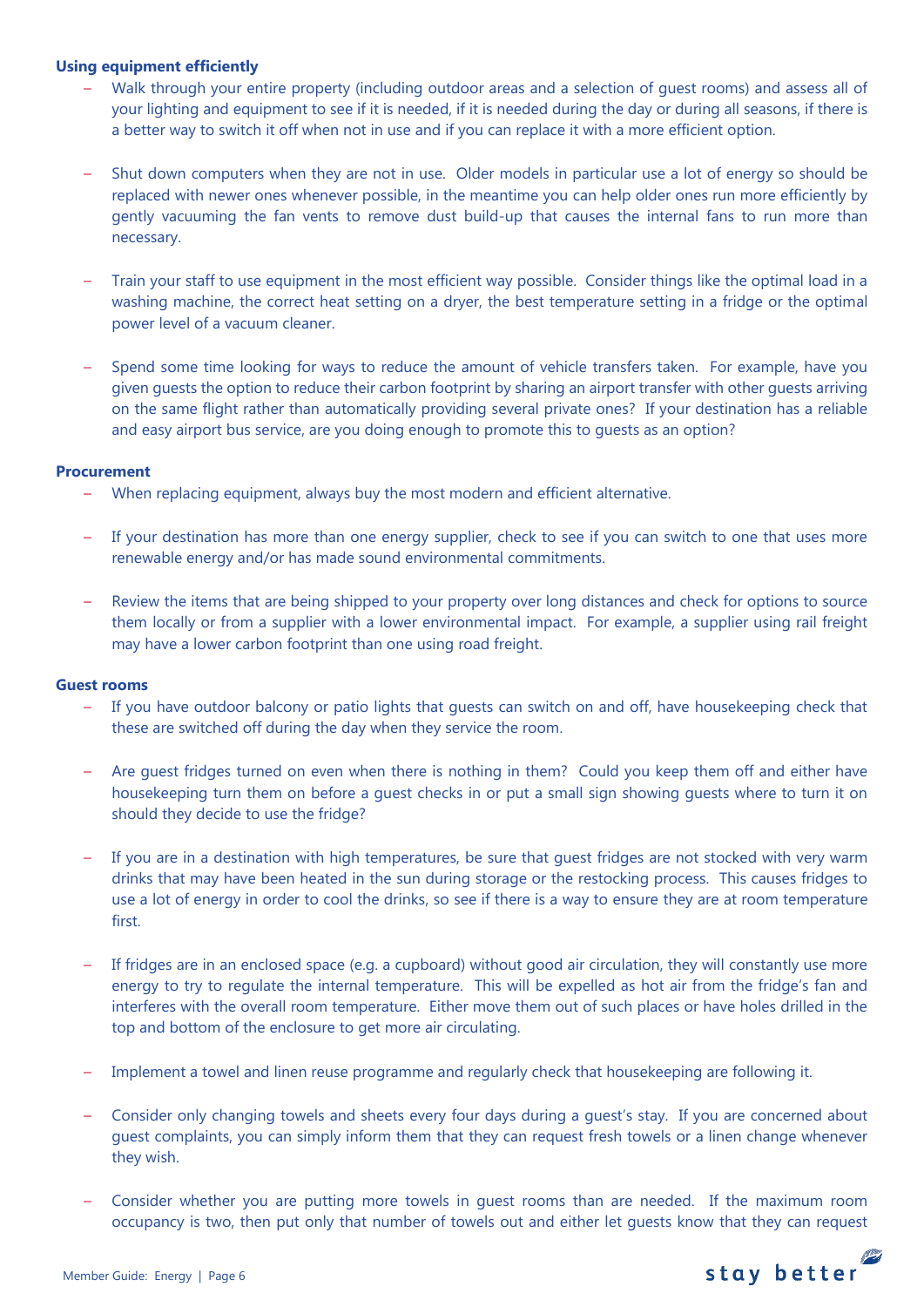more or put extra towels in a different place, such as a wardrobe, so it is easy for housekeeping to see they are unused and therefore do not need replacing.

- If you use key cards to activate power in guest rooms, you may have ones that a guest can override by putting any type of card in the slot. This means they can still leave on lights and air conditioning when they are not in the room. It might help if you only give one key card per room, only offering a second one on request and put a note next to the key card slot reminding guests of the importance of turning things off when they leave the room.
- Put small signs next to air-conditioning/heating control units that remind people to turn off the unit when doors or windows are open. You could use a graphic rather than words to save you translating this into multiple languages. Alternatively, you could install sensors on the doors and windows that automatically turn off air conditioning when they are open.
- Put information in rooms reminding guests about ways to help reduce greenhouse gas emissions by saving energy during their stay.

### **Central guest facilities**

- Ensure that staff are trained to backwash pool filters for the correct amount of time. It is common to find that backwashing is running for much longer than necessary and this has a high energy impact.
- Does your heated swimming pool need to be heated all year? Can it be set to a lower temperature?
- Our auditors often find that saunas and steam rooms are running all day and into the evening, even though they are rarely being used. Consider turning them off outside peak times and/or reducing the temperature.
- Are you leaving a jacuzzi running when nobody is using it? You could turn it off during off-peak times or simply ensure guests can turn it on and off themselves, then train staff to regularly check it is turned off when not in use.
- Do you leave televisions running all day in the gym? Consider switching them off outside peak periods and putting up a sign telling guests to call the front desk if they want a staff member to switch it on.
- Are guests using more towels than necessary in the spa, gym or the pool? If these areas are staffed it might be possible to issue individual towels or to remind guests via signage about the environmental impacts.

#### **Kitchens**

- Ensure that fridges in your kitchens are regularly cleaned and defrosted. They should be clear through to the fan coil in order to be operating efficiently. Ice build-up can lead to a lot of unnecessary energy consumption.
- Instruct kitchen staff on the importance of always closing fridge and freezer doors. This is a very common problem and can have a major impact on energy consumption.
- Regularly check the condition of plastic strip curtains in kitchens and quickly make any necessary repairs or replacements.
- Avoid putting hot food and liquids into fridges or freezers. This has a drastic impact on the energy the equipment consumes in order to regulate the temperature. It is better to get food and liquids close to room temperature first but always make sure you are not compromising health and safety guidelines.

#### **Staff areas**

– Put signs or stickers in staff areas reminding them to switch off lights and equipment when not in use.

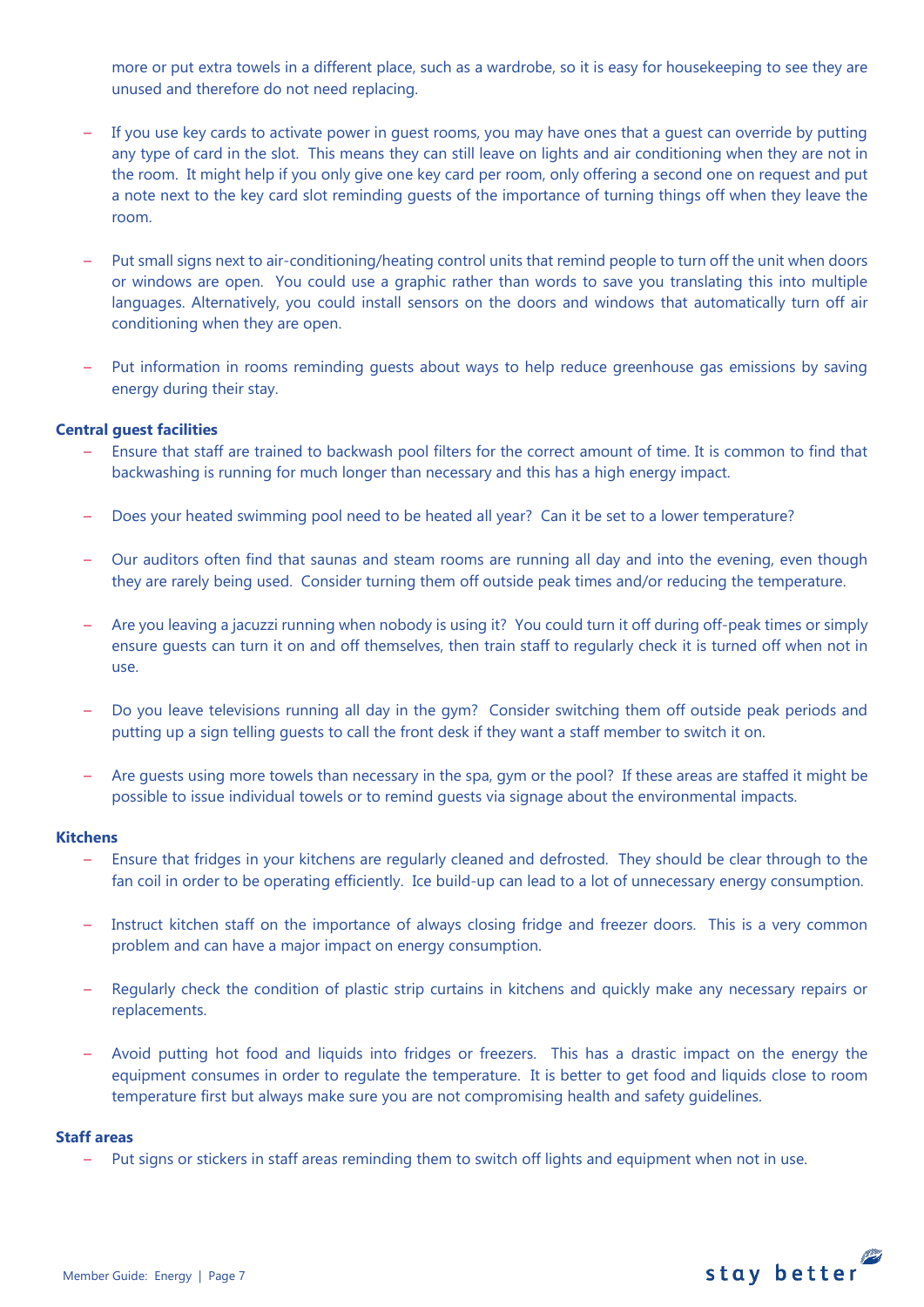# **MODERATE COST AND EFFORT**

### **Lighting**

- Replace all lighting with LED options using the lowest possible wattage. This can be done gradually but keep in mind that in order to comply with the Travelife standard at least 50% of lighting in guest areas must be energy efficient before your second audit.
- Replace decorative outdoor lighting with solar powered options, leaving electric lighting for emergency lights and those required to stay on all night for health and safety reasons. In some areas you may be able to use motion sensors to guide people at night, rather than leaving lights on all the time.

### **Timers and sensors**

- Using timers and sensors to control lighting, air conditioning and equipment is an investment that will pay off over time in lower energy bills. You can start in back-of-house and central areas before investing in technology for guest rooms.
- If you decide to install or replace an automatic key card activation system for guest room electricity, choose a system that is linked electronically to the unique room key. This will prevent guests from using other types of cards to override the system and thus leave the power on when they are not in the room.

# **General maintenance**

- Ensure that all internal and external pipes (both hot and cold) are properly insulated to prevent energy loss.
- Insulate outdoor pipes that are exposed to sunlight with a material that is either white or reflective. This will prevent energy loss and lengthen the lifespan of the pipe.
- Bird droppings can reduce the efficiency of solar panels so install anti-bird spikes or a similar solution that prevents birds from perching on or above panels.

# **Central guest facilities**

- Review the use of pumps and air jets to create bubbles and other types of water movement in jacuzzis and swimming pools. These can use a lot of energy and may not need to be on all the time. Consider installing buttons so that guests and/or staff can easily turn these features on and off as required.
- Consider using a liquid pool cover that not only reduces the loss of heat and water, but can also reduce the depletion of pool cleaning chemicals.

# **HIGHER INVESTMENT WITH LONG-TERM REWARDS**

- Install technology such as motion sensors and/or timers in guest rooms, central areas, outdoors and in your grounds to ensure that lighting and equipment is only used when needed. Do thorough research when sourcing the best solutions for your property to ensure you are using the most efficient technology that will have the highest impact for the longest amount of time. Motion sensors generally work better than key cards to control energy use in guest rooms.
- Replace older equipment with the latest most energy efficient technology and develop a plan and budget to continue doing this indefinitely. This applies to large equipment like air-conditioning units and restaurant fridges through to small items like kettles and coffee makers, but you should prioritise equipment that draws the most power or emits the most pollutants.
- Install air curtains over entrances and large windows that are continually open to the outside in hot weather; this will trap cold air inside resulting in lower energy costs from regulating the room temperature.
- Consider installing solar panels and other renewable energy solutions that best suit your property.
- Spend time with architects and engineers to fully assess energy efficiency in new builds and refurbishments so that you can reap significant environmental and cost savings. For example, using the latest insulation in walls and ceilings could greatly reduce ongoing operating costs and carbon emissions.

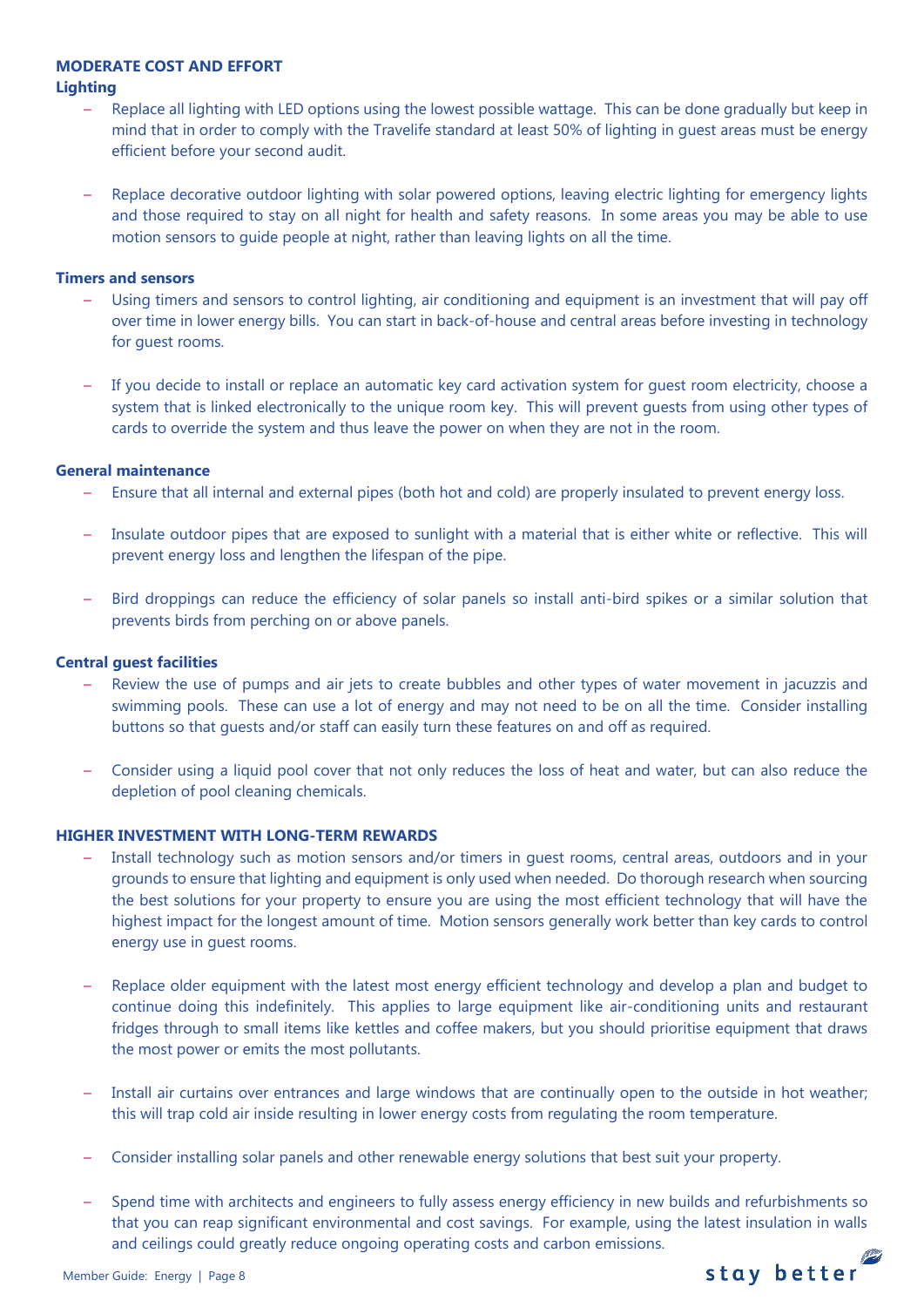# **ASSESSING AND REPORTING PROGRESS**

Travelife expects Certified Members to have a continuous improvement cycle. That means that you will need to complete the following steps at least once every year:

- Reassess your operations each year to look for ways to improve your energy consumption.
- Use your consumption records to compare your performance to previous years.
- Review your progress with reaching your targets and achieving your goals.
- Recommend improvements to make over the next year.
- Set new short-term goals and targets.
- Include your findings in an annual report that is reviewed and discussed by senior management.
- Include the appropriate parts of your findings in your annual public sustainability report. This normally includes progress against current goals and targets along with any new goals and targets.

#### **The energy assessment**

This should assess all areas of energy consumption that are relevant to your property. They are likely to include:

Lighting | Water heating | Air temperature heating and/or cooling | Ventilation | Laundry | Kitchen appliances | Swimming pools and spas | Water treatment installations

As you assess each area you should ask the following questions:

#### **Have you reduced energy consumption since your last report?**

You will need to compare your records and show what (if any) savings you have made. You should try to identify what worked well and what did not, and use this to make recommendations for the steps you should take in the next year.

#### **What contribution is the area of consumption making to your overall energy use?**

Try to be as accurate as possible in terms of calculating the kilowatt-hours (kWh), cost and/or carbon emissions (kg CO<sub>2</sub>e) for each area. Sometimes you will have to use estimates. The purpose of this is to show you what areas you should focus on to achieve reductions.

#### **What is currently being done to reduce energy consumption?**

You should list the things you are currently doing to control use in each area and try to assess how well they are working. For example, automatic key card activation or regular checks that pipes are well insulated.

#### **Are there ways to further reduce energy consumption?**

For example, are you using the latest technology? Are guests and staff being told about ways to reduce use? Is equipment being properly maintained?

### **What short and long-term improvements could you make?**

This will help you plan for making further reductions in your energy consumption. You should group these into short-term and long-term initiatives, along with ones that are low cost and ones requiring a bigger investment. For example, a short-term/low-cost improvement could be replacing neon bulbs with LED bulbs. A longterm/higher investment improvement could be installing light sensors in all hallways.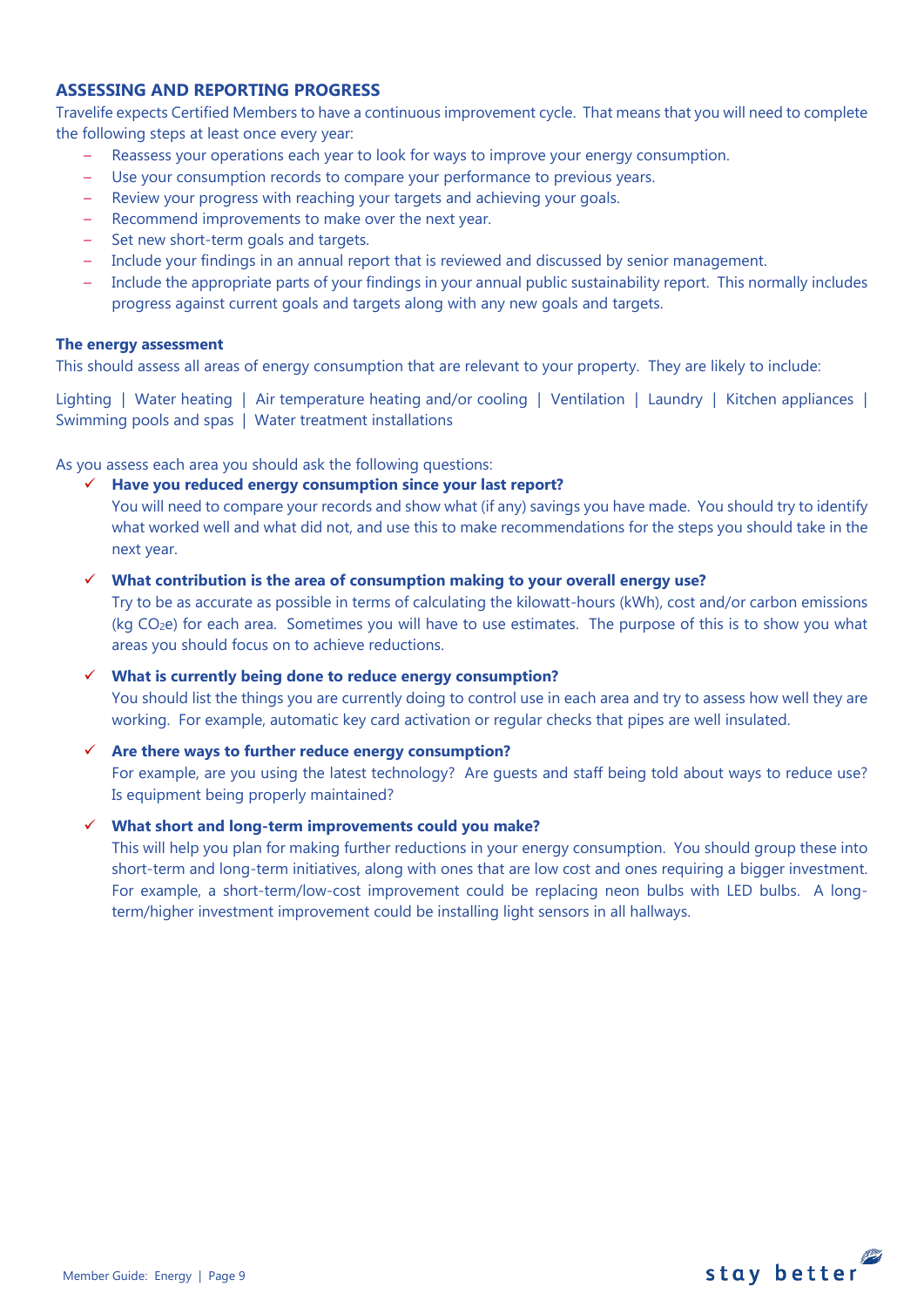# **COMMON ENERGY TERMS EXPLAINED**

We have provided some explanations to help you and your staff understand some of the more common terms used when discussing energy management in accommodation. We have tried to keep them short and simple, so for scientific explanations or a more detailed understanding, you will need to conduct your own research.

#### **THE DIFFERENCE BETWEEN RENEWABLE, NON-RENEWABLE AND CLEAN ENERGY**

**Renewable energy:** This comes from natural sources that are either in unlimited supply (wind, sunshine) or those that are in abundant supply and/or are naturally regenerated (water, geothermal). In other words, the planet is not likely to run out of these sources. They also have a lower environmental impact on the atmosphere because they release fewer gases that can heat up the atmosphere and are cleaner due to less pollution. There is still an environmental cost in terms of producing this energy and getting it to homes and businesses, but the impact is significantly lower than other energy sources.

**Non-renewable energy:** This comes from fossil fuels like coal, oil and natural gas. The planet has a finite supply of fossil fuels and because the population of the world is growing along with use of technology that consumes energy (e.g. cars, planes), there is concern amongst energy companies, governments and scientists that we need to reduce our use and reliance on fossil fuel. The production and use of fossil fuels is a big contributor to air pollution (e.g. car exhaust fumes) and they release gases that warm up the atmosphere a lot more than any other energy source.

**Clean energy:** This is energy that does not generate any harmful pollution. Most renewable energies are also clean, but there can be exceptions that normally come from the way the energy is produced. Nuclear energy is also considered to be clean as it does not produce air pollution. Generally, any energy that does not involve coal or oil is a cleaner option.

# **TYPES AND SOURCES OF ELECTRICITY**

**Electricity or mains electricity:** This is energy that comes from an external supplier or that is produced on your own property using things like solar panels and wind turbines. Put simply, it is the electricity used when you switch on a light or a piece of equipment that is connected to the electrical circuits at your property.

**Natural gas:** This is a fossil fuel that generates electricity. If gas is supplied directly to your property, it usually comes through a mains supply and is provided by an external supplier. It is not renewable but it does produce fewer greenhouse gas emissions than oil or petroleum.

**Nuclear energy:** There is some debate about whether nuclear power is renewable or non-renewable. The process of creating nuclear energy is renewable but the products used to make it are not. Nuclear energy produces fewer emissions that pollute and heat up the atmosphere. However, the process of creating nuclear energy generates radioactive waste and if it is not managed properly it can be devastating to people and the environment for many years. There are strict national and international regulations in place to prevent this.

**Coal:** Coal can be used by energy companies to generate mains electricity and it can be purchased directly by a business to be burned for heating and cooking. Coal is not renewable and is a significant contributor to air pollution.

**Solar energy or solar power:** This is generated by panels that absorb energy from the sun and convert it to electricity. Some destinations have solar farms that produce energy for electricity companies. Many private homes and businesses use solar power to supply all of their electricity or to supplement an external supply. Another common use for solar energy is smaller outdoor fixtures like lights and irrigation timers. It is completely renewable.

**Wind power:** Turbines are used to generate energy from wind. Some destinations have wind farms that produce energy for electricity companies. Many private homes and businesses use smaller wind turbines to supplement their electricity supply. It is completely renewable.

**Hydropower:** Dams are used to generate electricity from the flow of water that is then used on a mains electricity supply. It is a renewable energy because Earth continually produces water. However, often we consume more water than is available either due to droughts or due to rapid population increases. That can affect the efficiency of hydroelectricity at certain times.